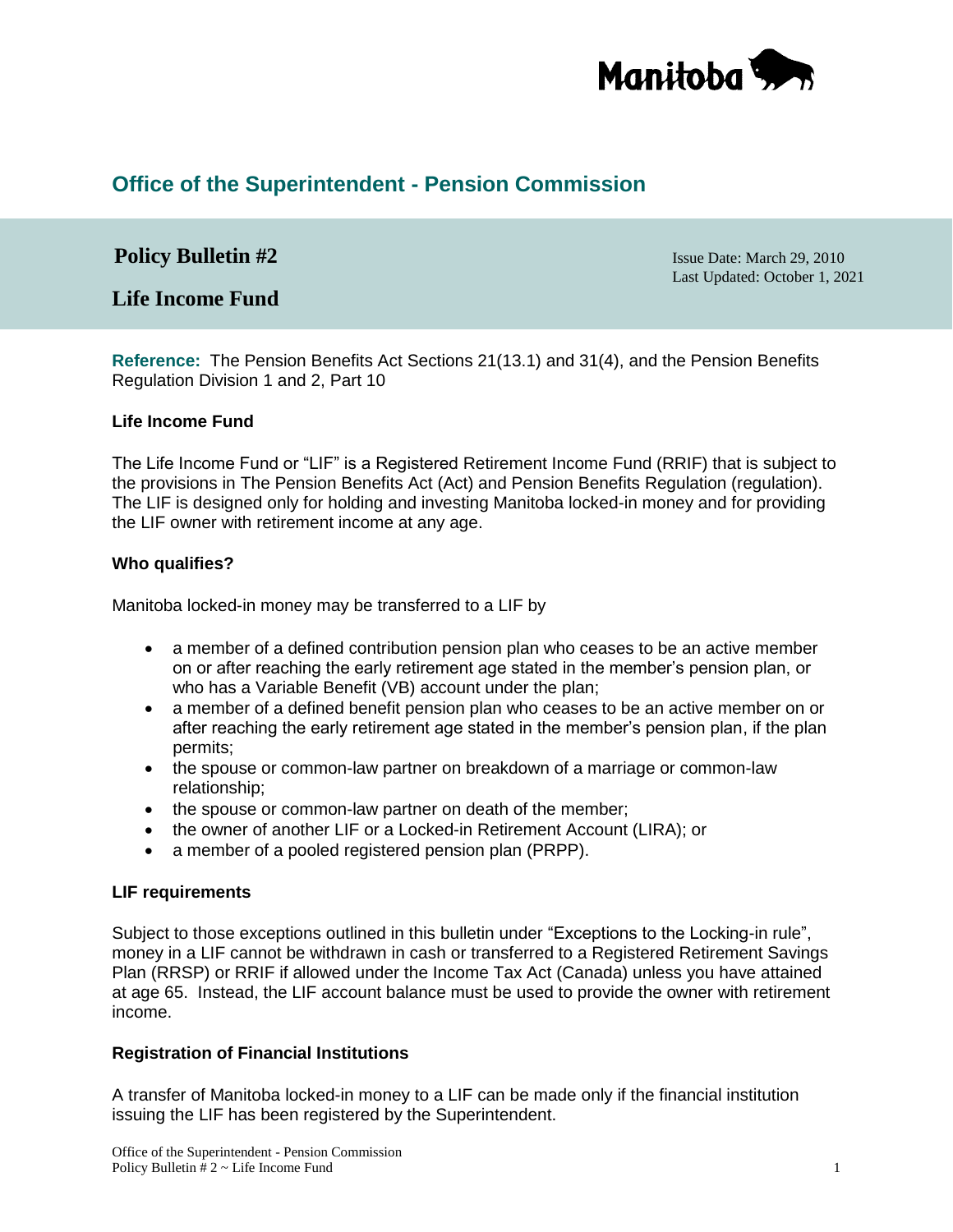Registration involves

- a. applying to the Superintendent for registration; and
- b. receiving notification in writing that the Superintendent has registered the institution in relation to the LIF and placed it on the Superintendent's Register of Authorized Financial Institutions.

The Superintendent may revoke registration if the financial institution fails to comply with any provision of the Act or regulation.

# **Superintendent's Register of Authorized Institutions**

The Superintendent's Register of Authorized Institutions (Superintendent's Register) is available on our website at: [www.gov.mb.ca/finance/pension/pdf/suptregister.pdf.](https://gov.mb.ca/finance/pension/pdf/suptregister.pdf)

# **Member-owner**

A member owner is someone who ceased to be an active member of a pension plan while employed in Manitoba, and some or all of the money in their LIF is attributable, directly or indirectly, to the pension benefit credit that he or she earned as a member of the pension plan.

# **Transfers to LIFs**

Money can only be transferred to a LIF from

- another LIF or LIRA:
- a pension plan (if the plan permits); or
- a PRPP.

The financial institution or administrator making the transfer to the LIF must advise the institution receiving the money, in writing, that the money is Manitoba locked-in money.

# **Transfers from LIFs**

Money can only be transferred from a LIF to

- another LIF or LIRA;
- $\bullet$  a pension plan (if the plan permits);
- an insurance company to purchase a life annuity contract; or
- a PRPP (if the plan permits).

The financial institution making the transfer must

- advise the administrator, financial institution or insurance company receiving the money, in writing, that the money is Manitoba locked-in money; and
- provide a copy of any waiver or consent by the member-owner and spouse or commonlaw partner that has not been revoked to the administrator, institution or insurance company receiving the money.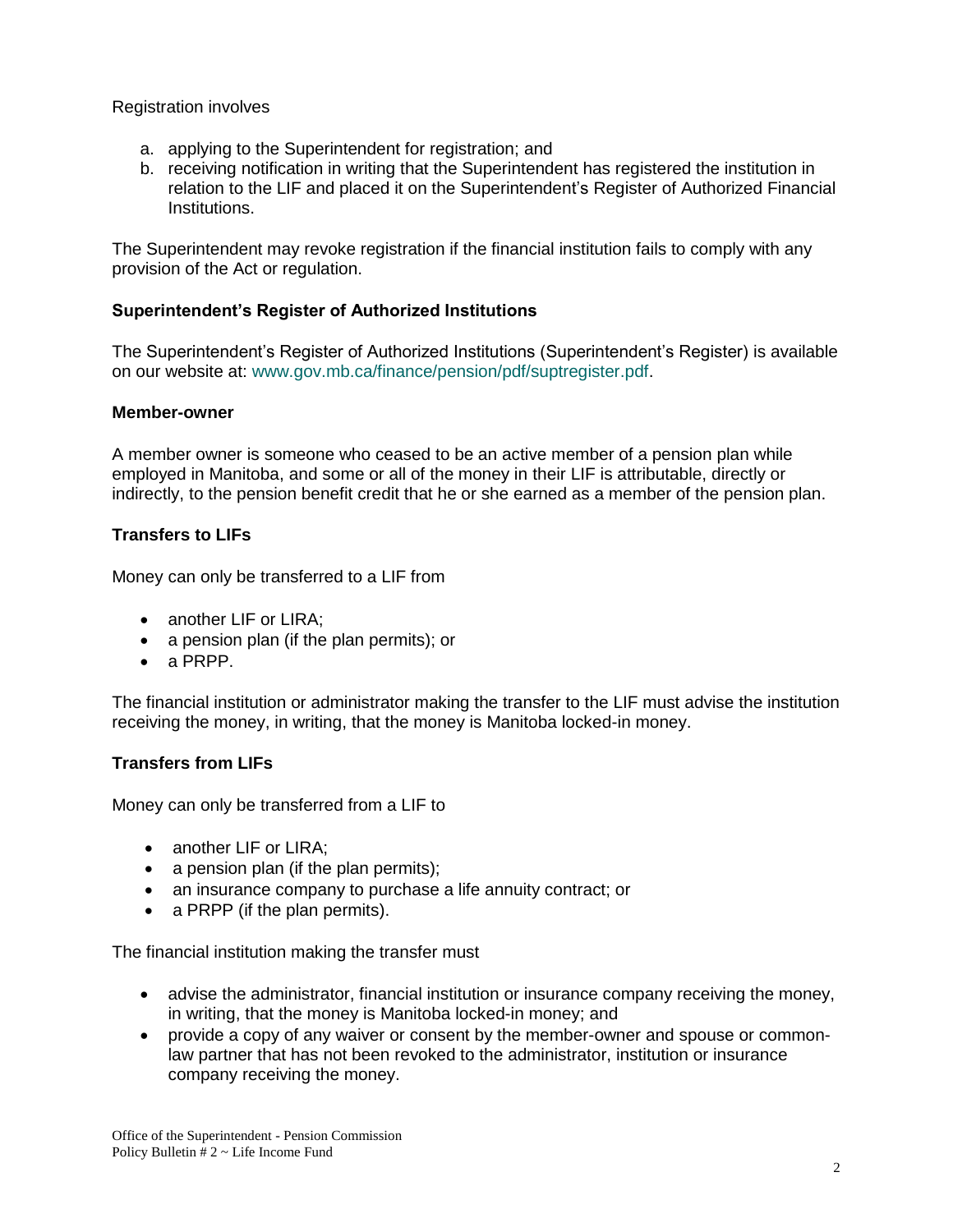**NOTE**: When a LIF owner requests a transfer from one LIF to a new LIF during a given calendar year, in the year of transfer you will continue to be paid amounts that you were being paid for that year under the other LIF, except to the extent that the Income Tax Act (Canada) requires the payment of the minimum withdrawal amount prior to the transfer.

Section 10.39 of the regulation requires that when a transfer is made from a LIF (transferor LIF) to another LIF (transferee LIF) that the administrator of the LIF from which the transfer is made must notify the transferee in writing of the amount that the owner chose to receive as retirement income from the LIF in that year and the amount paid to the owner to the date of transfer.

## Minimum not paid at time of transfer request

If the LIF minimum has not been paid from a LIF prior to the transfer request, the transferor LIF administrator must make a payment to the LIF owner, prior to the transfer, equal to the difference between the LIF minimum and the amount paid to the LIF owner that year. The payments made by the transferee LIF administrator must be adjusted to take into account the additional minimum payment paid from the LIF prior to the transfer.

# Minimum paid at time of transfer request

If the LIF minimum has been paid from the LIF prior to the transfer, monthly payments by the transferee LIF will continue in the same amount as those that were being paid by the transferor LIF.

## Transfer of LIF to one or more LIF's

Where the owner elects to transfer the funds to two or more LIF's the payments to be paid by each transferee financial institution will be pro-rated based on the percentage of the funds transferred.

### Transfer of LIF to a LIF and insurance company

Where the owner elects to transfer part of the account balance to a LIF and part to an insurance company to purchase an annuity, the LIF payment to be paid by the transferee LIF will be prorated based on the percentage of the funds transferred to the transferee LIF, and will continue to be paid from the transferee LIF only. Payments will not continue in respect of the portion transferred to the insurance company.

# **Variable Income**

Upon transferring pension funds to a LIF at retirement, an individual will receive an adjustable flow of retirement income, subject to an annual minimum and maximum withdrawal amount. The withdrawal range is calculated so that there is enough money in the fund to ensure that the individual receives an income for their lifetime. It is important to note that many of the rules that apply to RRIFs also apply to the LIF.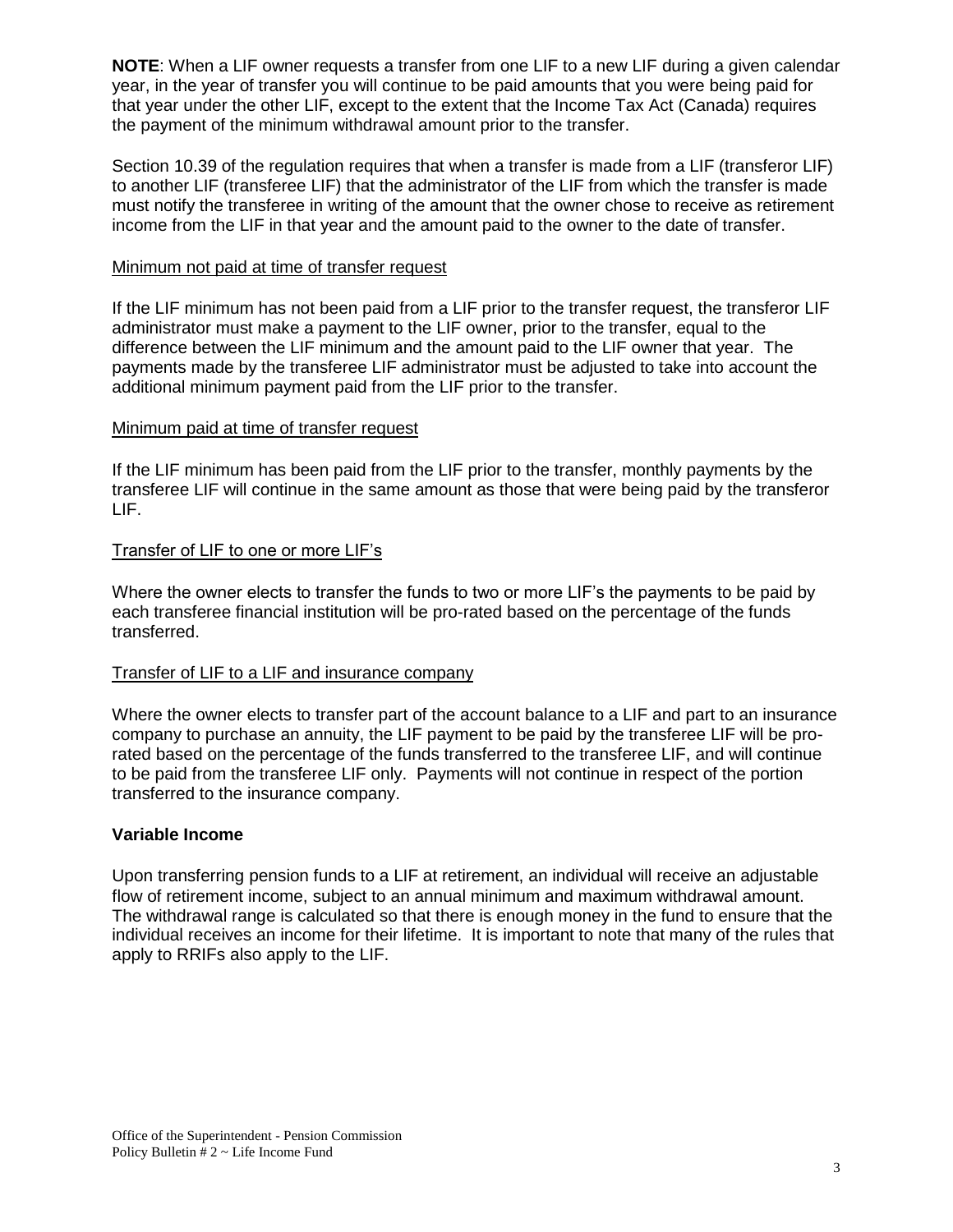## **Minimum Income**

In the first year of the LIF, the LIF owner is not required to receive a minimum amount unless the amount transferred to the LIF was transferred from another LIF. The minimum withdrawal an individual must take from the LIF in any given year is determined according to the minimum withdrawal formula for RRIFs under the Income Tax Act (Canada).

## **Maximum Income**

The maximum annual income that can now be taken from the LIF each year determined according to subsection 18(2) of the LIF addendum, is equal to the greater of:

(a) the amount determined in accordance with the following formula:

Maximum Amount =  $F x (B + T)$ 

In this formula:

- F is the factor (from Schedule 2 to Division 2) that corresponds to the reference rate for the year and the LIF owner's age at the end of the immediately preceding year;
- B is the balance of the LIF at the beginning of the year;
- T is the total of all amounts transferred to the LIF in the year, other than amounts transferred directly or indirectly from another LIF, PRPP or a VB account.

(b) the total of

(i) the income and gains, net of losses, earned in the LIF in the immediately preceding year; and

(ii) 6% of all amounts transferred to the LIF during the current year, other than amounts transferred directly or indirectly from another LIF, PRPP or a VB account.

The reference rate for a year means the greater of 6% and the percentage determined for the year by

(a) adding 0.5% to the average yield as at November 30 of the immediately preceding year, as published by the Bank of Canada in the Bank of Canada Review and expressed as a percentage, for Government of Canada long-term bonds identified as CANSIM series no. V122487; and (b) converting the rate determined under clause (a), based on semi-annual compounding of interest, to an effective annual rate of interest, and rounding it to the nearest multiple

of 0.5%.

**Note**: the income and gains, net of loses earned in the LIF in the immediately preceding year is determined as:

(a) the LIF owner's account balance at January 1 of the year of calculation;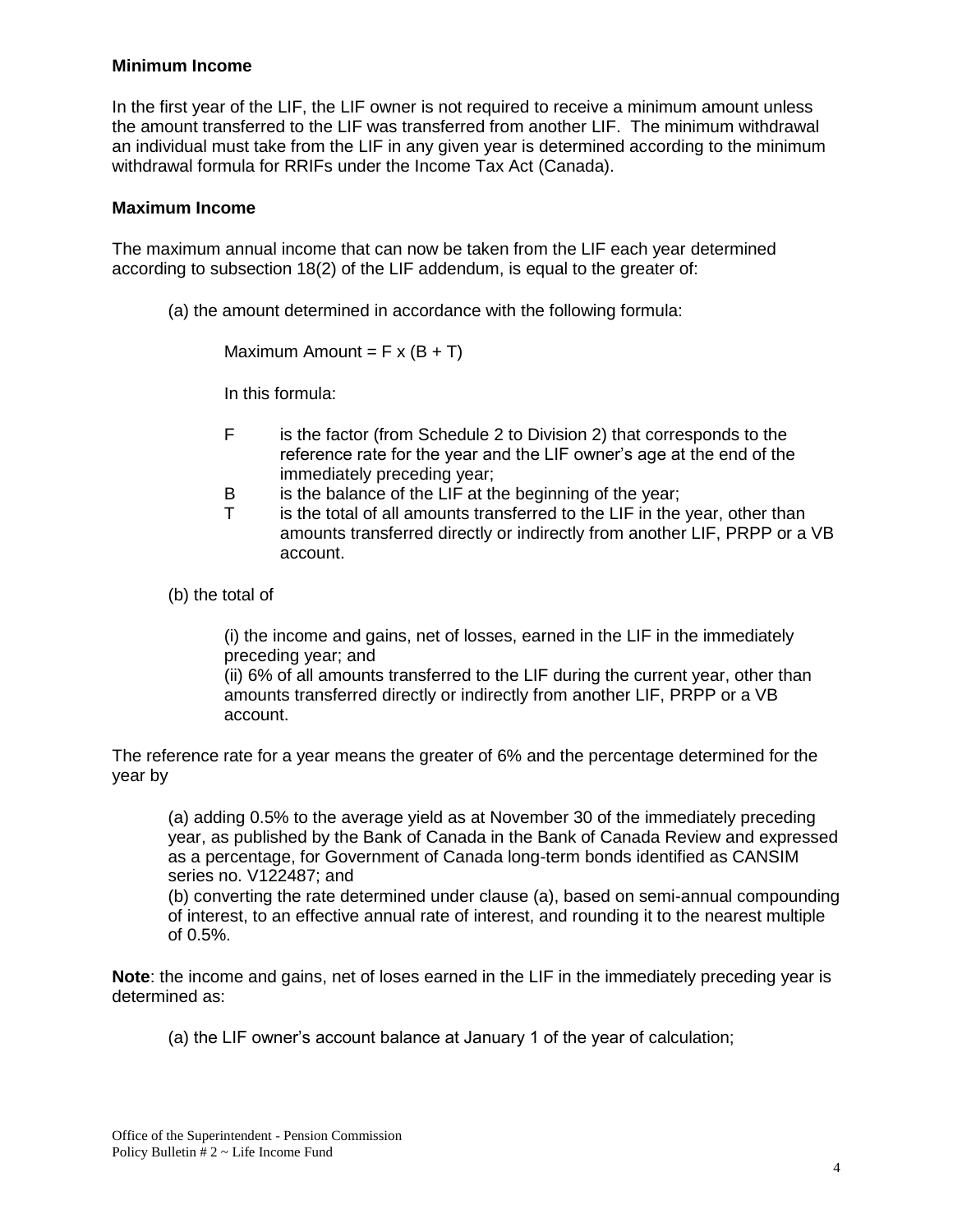(b) minus the LIF owner's account balance at January 1 of the preceding year adjusted for any withdrawals and transfers to a LIF, pension plan, PRPP or to purchase an annuity during the year;

(c) plus the income paid to the owner in the previous year,

which cannot be less than zero.

Section 10.43 of Division 2 of Part 10 of the regulation requires the administrator or financial institution that transferred the money to provide a statement to the owner that sets out the information needed to calculate the maximum income that can be taken from the LIF in the year following the transfer.

### **Example 1 – One Year Period**

#### **ASSUMPTIONS**

Individual's age 64 Fund balance on January 1 of current year \$150,000 Investment income earned in previous year \$10,000 Reference rate 6%

#### **MINIMUM**

Minimum = minimum amount set for a RRIF by Canada Revenue Agency (CRA). The following formula applies for those 70 and under. For those 71 and older, see CRA's Table of Factors.

Minimum =  $Value of RRIF = $150,000 = $5,769.23$ (90-64) 26

**MAXIMUM** = Greater of:

(a) the formula:  $M = F \times (B + T)$ 

**M** is the maximum amount

**F** is the factor (from the table at the end of the LIF addendum) that corresponds to the reference rate for the Year and LIF owner age at the end of the immediately preceding year **B** is the balance of the LIF at the beginning of the year,

**T** is the total of all amounts transferred to the LIF in the year (new money transferred into the LIF), other than amounts transferred directly or indirectly from another LIF, PRPP or a VB account

(b) the total of

(i) the income and gains, net of losses, earned in the LIF in the immediately preceding year, and (ii) 6% of all amounts transferred to the LIF during the current year (new money transferred into the LIF), other than amounts transferred directly or indirectly from another LIF, PRPP or a VB account.

**Maximum** = (a)  $M = F x (B + T) = 0.071 x (150,000 + 0) = 10,650$ (b) (i) + (ii) =  $$10,000 + 0 = $10,000$ **Greater of (a) and (b) = \$10,650**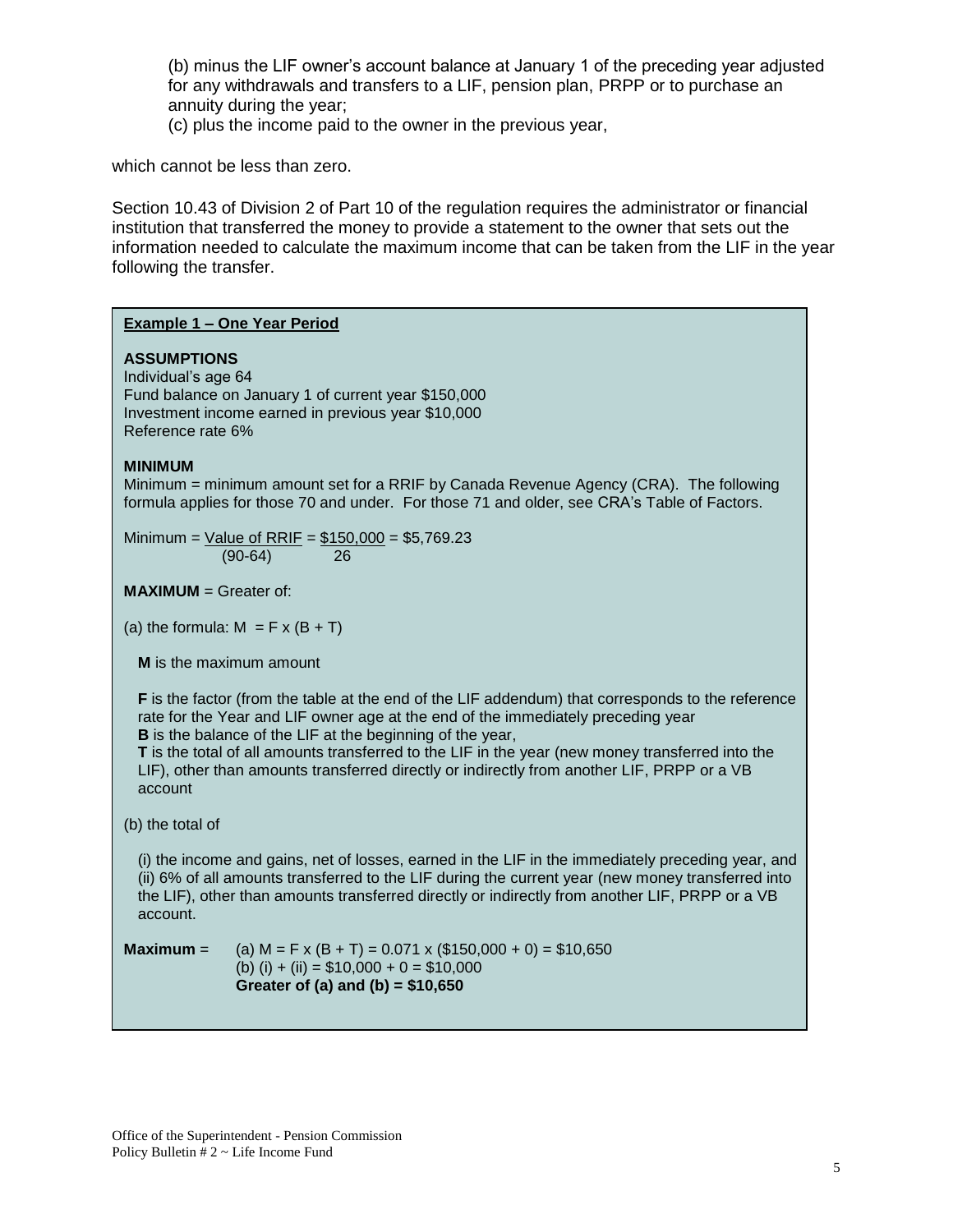#### **Example 2 – Multi-Year Period**

When the rate of return is guaranteed for a multi-year period, the LIF statement provided to the owner for the first year of the period must include the maximum annual income that may be paid to the owner in the current year and in each subsequent year of the multi-year period.

If the owner's written notice for the first year of the multi-year period specifies the total amount of income to be paid by the financial institution in each year of the multi-year period, the maximum annual income under subsection 18(3) of the LIF addendum applies only to the year or years during the multi-year period in which the rate of return is guaranteed for each full year during that period.

For example, if the investment period or term is from June 2011 to June 2016, the maximum calculated according to section 18 of the LIF addendum is as follows:

- in 2011 is based on subsection 18(2),
- in 2012-2015 is based on subsection 18(3), and
- in 2016 is based on subsection 18(2).

If the money in the owner's LIF is invested in both guaranteed investments and market based investments, as the rate of return of the entire LIF is not guaranteed, the maximum annual income under subsection 18(2) of the LIF addendum would apply rather than the maximum under subsection 18(3)

### **ASSUMPTIONS**

**The reference rate is 6%. The maximum amount in year 1 is \$10,650. The LIF balance on January 1 of the 1st year is \$150,000 and the LIF balance on January 1 of the 2nd year is \$153,285.**

# **MAXIMUM** Maximum amount =  $M \times B_1/B_2$  $M = $10,650$  $B_1 = $153.285$

 $B_2 = (\$150,000 - \$10,650 = \$139,350) + (\$139,350 \times .06 = \$8,361) = \$147,711$ 

**Maximum amount = \$10,650 x \$153,285/\$147,711 = \$11,051.89**

# **Death benefit**

When a member-owner dies before retirement, the spouse or common-law partner is entitled to the LIF account balance. Where there is no spouse or common-law partner, the account balance must be paid to the beneficiary, or where no beneficiary exists, to the owner's estate.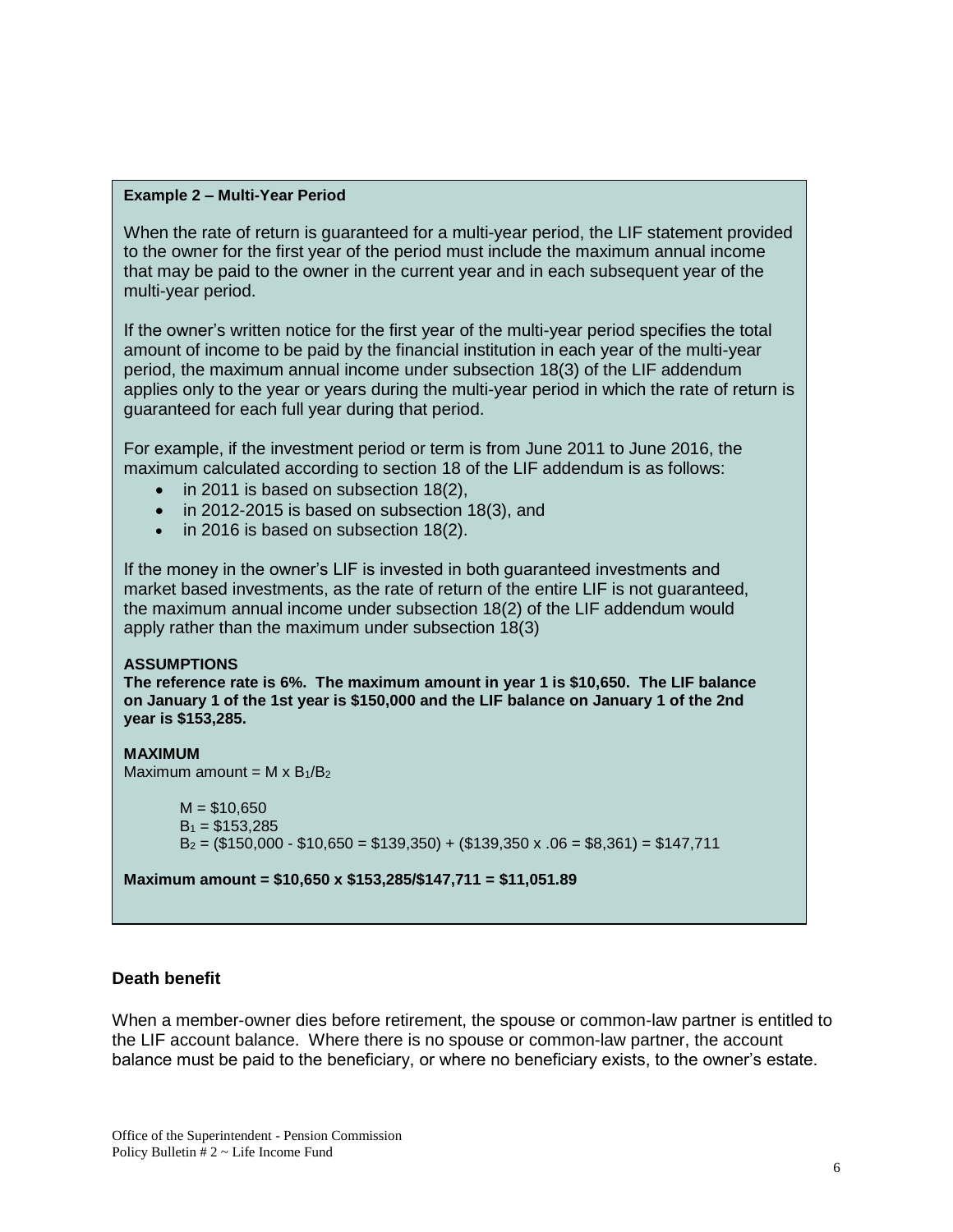A spouse or common-law partner may, before or after the LIF member-owner's death, waive their entitlement or potential entitlement to the death benefit after receiving prescribed information, completing Form 2 - [Waiver of Survivor or Death Benefit](https://www.gov.mb.ca/finance/pension/pdf/form2_deathbenefitwaiver.pdf) according to section 10.40 of Division 2 of Part 10 of the regulation, and filing the waiver with the administrator.

A death benefit waiver may be revoked by the LIF member-owner and their spouse or commonlaw partner by signing a joint revocation and filing it with the financial institution.

If the LIF owner is a former or surviving spouse or common-law partner of a plan member, the LIF account balance must be paid to the designated beneficiary, or estate, in a lump sum.

# **Breakdown of a Marriage or Common-law Relationship**

Upon breakdown of the marriage or common-law relationship of a LIF member-owner, the spouse, former spouse or common-law partner will be entitled to receive an amount from the LIF that is not more than 50% of the pension benefit credit earned during the period of the relationship. The spouse, former spouse or common-law partner may transfer their share of the LIF to their own LIRA or LIF, to an insurance company to purchase a life annuity or pension plan (if the plan permits), or a PRPP.

See Policy Bulletin # 5 – [Pension Benefit Division](https://www.gov.mb.ca/finance/pension/pdf/bulletin5_2021.pdf) for further information.

## **Exceptions to the locking-in rule**

See Policy Bulletin # 4 – [Withdrawal or Unlocking of LIRAs and LIFs](https://www.gov.mb.ca/finance/pension/pdf/bulletin4_2021.pdf) for further information on Small Amounts, Shortened Life Expectancy, Non-Residency, Full Unlocking and Financial Hardship.

# **Small Amounts**

The owner of a small LIF can withdraw the entire balance. Section 10.65 of Division 6 of Part 10 of the regulation sets out rules for determining whether a LIRA or LIF is small. These rules are based on a percentage of the Year's Maximum Pensionable Earnings (YMPE) under the Canada Pension Plan.

**NOTE**: There are no forms required under the Act and regulation, i.e. consent or waiver, for withdrawing small LIRAs and LIFs (locked-in accounts).

If the total of the balances of all the owner's locked-in accounts is considered small under the regulation, the owner is entitled to withdraw the entire balance of those accounts. An owner's locked-in account is small if the total of

- a) the balances of all the owner's locked-in accounts; and
- b) if the owner is less than 65 years old, interest on those balances, calculated and compounded annually at the rate of per cent per annum from December 31 of the year in which the application is filed to the end of the year in which the owner turns 65 years of age;

is less than 40% of the YMPE for the year in which the owner applied for the withdrawal (**small amount limit**) (\$24,640.00 for 2021).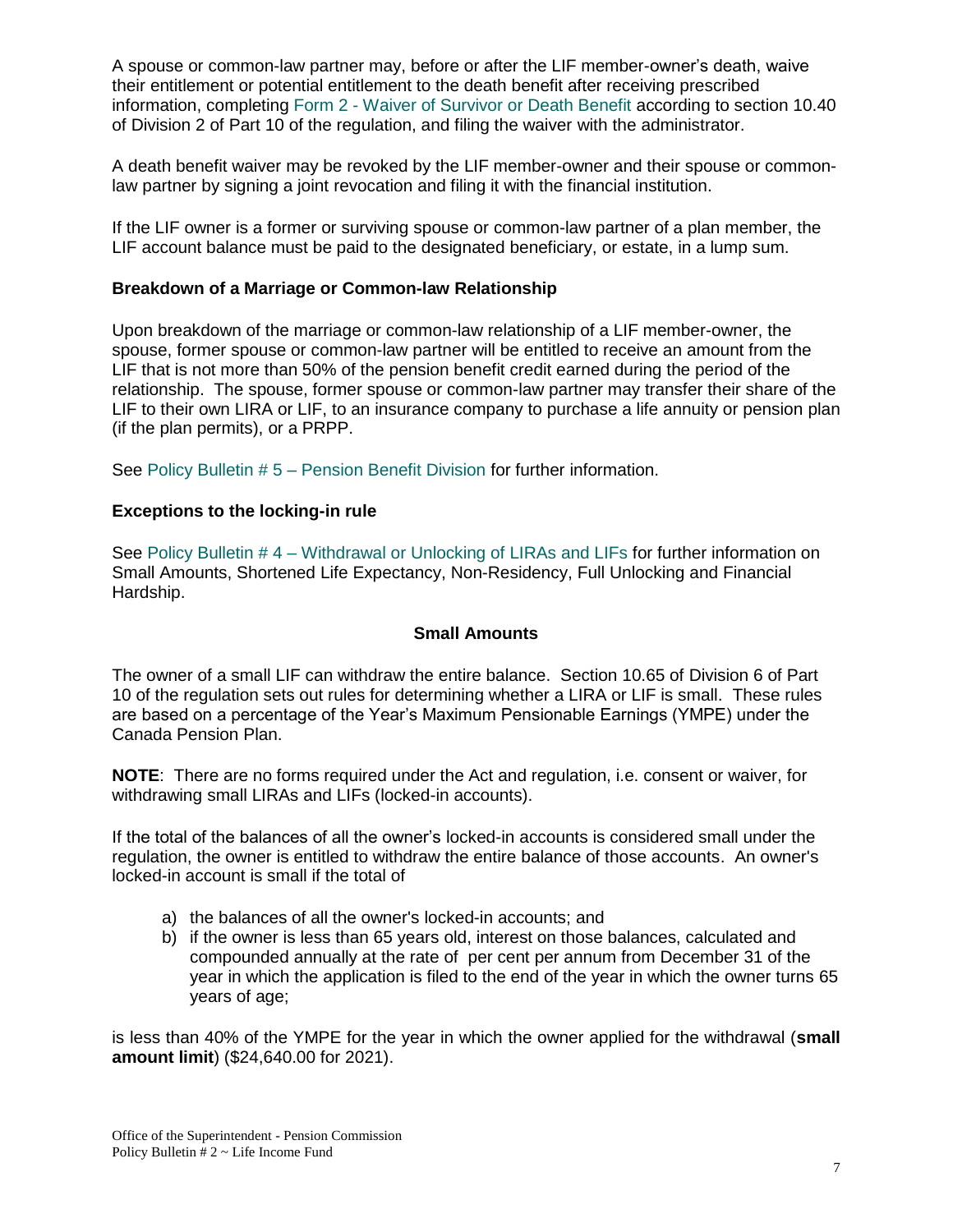# **Shortened Life Expectancy**

A LIF owner who has a terminal illness or disability resulting in a shortened life expectancy might be entitled to withdraw all or any part of the balance of their locked-in account. Sections 10.68 to 10.70 of Division 7 of Part 10 of the regulation set out rules for determining whether they may make the withdrawal. "**Shortened life expectancy**" means a life expectancy that has been shortened by reason of a terminal illness or disability to less than two years.

# **Non-Residency**

If a LIF owner satisfies Canada Revenue Agency (CRA) that, under the Income Tax Act (Canada), they are no longer a resident of Canada, and has had that status for at least two years, the owner might be entitled to withdraw the balance of their account under subsection 21.1(3) of the Act, if the contract permits. Sections 10.60 to 10.62 of Division 5 of Part 10 of the regulation set out rules for determining whether they may make the withdrawal.

Proof of non-residency may be requested from CRA by completing and filing Form NR73 – Determination of Residency Status (Leaving Canada) with CRA. This form can be obtained from CRA's website at [www.cra.gc.ca](file://///ME/lab/112labWGP/LABPEN/Debbie/Bulletins/www.cra.gc.ca) or by calling 1-800-959-2221.

# **One-Time 50% Transfer**

**NOTE**: An application for a one-time transfer may only be made once in a lifetime and with Manitoba locked-in money.

A LIF owner who is at least age 55 may apply for a one-time transfer under section 21.4 of the Act and Division 4 of Part 10 of the regulation, which is defined under the regulation as a "onetime transfer", of an amount up to 50% of the balance in one or more of their LIRAs, LIFs or locked-in pension benefit credits under a pension plan to a RRIF as defined in the Income Tax Act (Canada), the contract for which meets the requirements of the regulation ("prescribed RRIF").

See Policy Bulletin #3 - One-time 50*%* [Transfer \(Unlocking\) From Locked-in Retirement](https://www.gov.mb.ca/finance/pension/pdf/bulletin3_2021.pdf)  [Accounts, Life Income Funds and Pension Plans](https://www.gov.mb.ca/finance/pension/pdf/bulletin3_2021.pdf) for further information.

# **Full Unlocking (100%)**

A LIF owner who is at least 65 years old may apply under section 21.3.1 of the Act and Division 11 of Part 10 of the regulation to unlock the balance in one or more of their LIRAs or LIFs. The unlocked funds may be withdrawn as a taxable benefit or be transferred to a RRSP or RRIF if permitted under the Income Tax Act (Canada).

# **Financial Hardship**

A LIRA owner may apply under section 21.3.2 of the Act and Division 12 of Part 10 of the regulation to withdraw all or part of their funds due to financial hardship under certain financial hardship conditions. Only one application per calendar year can be made under each financial hardship condition. The four conditions are:

- 1. Low expected income
- 2. Medical expenses
- 3. Rental arrears